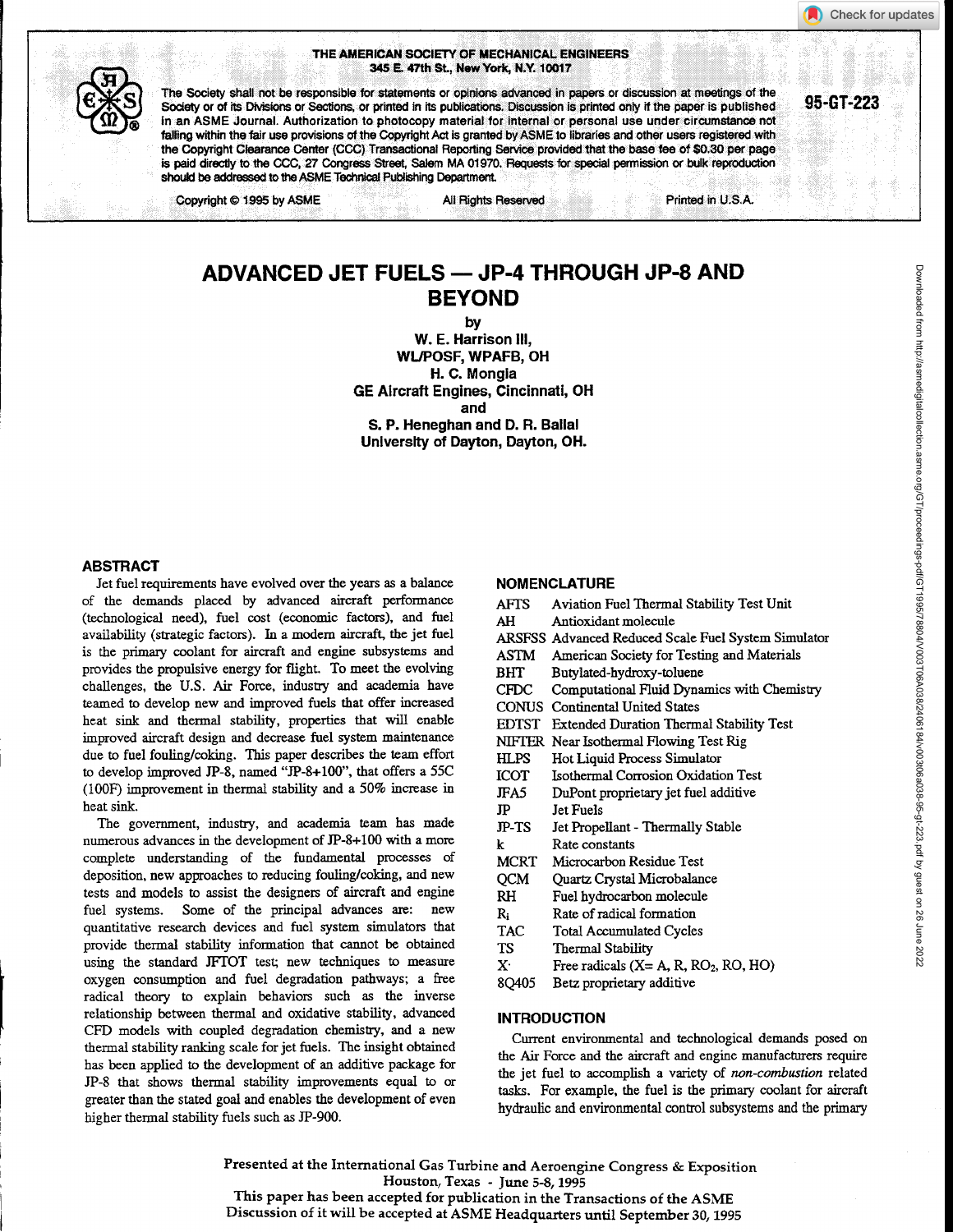Downloaded from http://asmedigitalcollection.asme.org/GTFproceedings-pdf/GT1995/78024/V0031T06A038/200303040761223.pdf by guest on 26 June 2022 Downloaded from http://asmedigitalcollection.asme.org/GT/proceedings-pdf/GT1995/78804/V003T06A038/2406184/v003t06a038-95-gt-223.pdf by guest on 26 June 2022

coolant for the engine. Future high performance, high thermal efficiency engines will not only produce *more* excess beat, but also will have less fuel available with which to manage and transfer that heat. The end result is that jet fuel is exposed to significantly higher temperatures for longer periods of time causing the fuel to degrade and foul aircraft and engine components. In 1990, an Aircraft Thermal Management Working Group of Wright Research and Development Center (WRDC) investigated the cooling requirements for current, next generation, and future aircraft (Harrison, 1990). Fig. 1 illustrate the maximum estimated heat loads and Fig. 2 provides the worst case temperatures, pressures, and residence times experienced by fuel in various engine and airframe components. The WRDC working group reached *an* alarming conclusion: *"aircraft development in the near future will suffer performance penalties as tremendous quantities of ram air or excess fuel will be required to meet the heat sink requirements." To* resolve the problem, the WRDC working group recommended the development of high thermal stability fuels, such as (i) a high temperature thermally stable JP-8+100 fuel which provides a 50% improvement in heat sink capability over conventional JP-8 fuel, and (ii) a new fuel JP-900 that has a 482C (900F) thermal stability and could eliminate the need to recirculate fuel onboard an aircraft. Significantly higher temperatures for longer periods of time<br>
causing the fuel to degrade and foul aircraft and engine<br>
Components. In 1990, an Aircraft Thermal Management<br>
Working Group of Wright Research and Development EXCHANGER THE MEATER CONTROLL AND THE MAIN CONTROLL AND THE MAIN CONTROLL AND THE MAIN CONTROLL AND THE MAIN CONTROLL AND THE MAIN CONTROLL AND THE MAIN CONTROLL AND THE MAIN CONTROLL AND THE MAIN CONTROLL AND THE MAIN CO



**Fig. 1: Maximum estimated excess heat loads for various aircraft.**

This paper reviews a brief history of jet fuel development; describes the challenges faced by the Air Force, industry and academia to develop the JP-8+100 thermally stable fuel; discusses recent findings and fundamental understanding of the fuel degradation process; and outlines the potential technological benefits of developing future generations of high heat sink fuels.

#### **CONVENTIONAL JET FUELS**

Martel (1987) described the history of military jet fuels, their development and detailed specifications. Today the three standard U.S. (NATO) military jet fuels are JP-4 (F-40), JP-5 (F-44) and JP-8 (F-34). The Air Force also uses two specialty fuels JPTS and JP-7. The commercial sector in the continental U.S. (CONUS) uses Jet A and the international commercial airlines use Jet A-1. These fuels are briefly described below:



|             |                  | 2                    | 2A         | 3                  | ЗΑ       |           | 5      | 6                  |
|-------------|------------------|----------------------|------------|--------------------|----------|-----------|--------|--------------------|
| T (F)       | $160$            | $-250$               | $\sim$ 250 | 300                | $325$    | $325+$    | $500+$ | $350$              |
| р<br>(psi)  | -25              | <80                  | <80        | 1200<br>to<br>2000 | <80      | $40#$     | $40#$  | 1500<br>to<br>4000 |
| <b>Time</b> | min<br>to<br>hrs | $<$ 15<br><b>Sec</b> | ⊲<br>sec   | $<$ 3<br>sec       | ⊲<br>sec | ⊲<br>sec* | min*   | -20<br>min         |

\*Time: <100 msec

#Pressure: **1200-2000 psi**

#### **Fig. 2: Worst case temperature, pressure, and residence time experienced by fuel in various airframe and engine components.**

(1) JP-4: Since 1951 this gasoline/kerosene blend fuel has been the main fuel used by the military. Its high volatility allowed the fuel to be easily ignitable and allowed for refiners to produce large quantities of fuel. The fuel vapor pressure was restricted to 0.14 to 0.2 atm. to decrease fuel boil-off losses and to reduce vapor lock problems at high altitude. In addition the gasoline portion of the fuel allowed the fuel to have a very low freeze point.

**(ii) JP-5:** Since JP-4 was highly volatile and the Navy was concerned about fires on aircraft carriers, the Navy adopted the use of a high flashpoint kerosene fuel JP-5 (60C flash point). This fuel is used on all aircraft carriers and aircraft capable ships.

**(ill) Jet A and Jet A-1:** The commercial airlines recognized in the 1950's the advantages of kerosene fuels from a safety standpoint. Both fuels have a minimum flashpoint requirement of 37.7C. Jet A and Jet A-1 are similar. The only difference is in minimum freeze point temperature, with Jet A specification requiring -40C and the Jet A-1 specification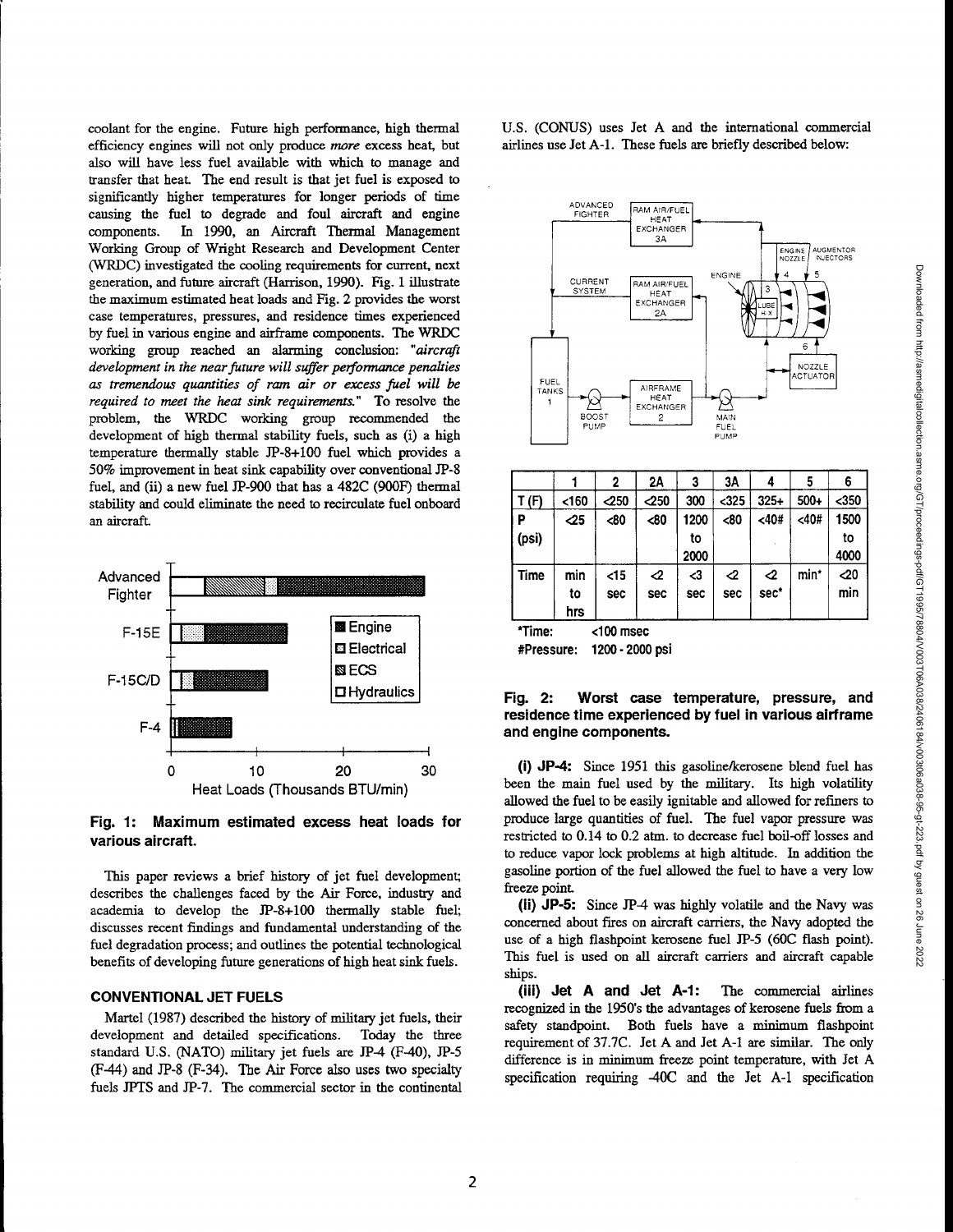| Test                      | Temperature Range<br>(C) | Reference                     | Miscellaneous                                                            |
|---------------------------|--------------------------|-------------------------------|--------------------------------------------------------------------------|
| <b>Static Tests</b>       |                          |                               |                                                                          |
| <b>OCM</b>                | 140                      | Zabarnick, 1994               | Closed system - measure surface deposits                                 |
| <b>ICOT</b>               | 180                      | Grinstead, 1994               | Bubbling air - measures bulk deposits                                    |
| <b>MCRT</b>               | 225                      | Grinstead, 1994               | Distillation - measures residual deposits                                |
| <b>Flowing Tests</b>      |                          |                               |                                                                          |
| Gravimetric JFTOT         | 260                      | Beal et al., 1992             |                                                                          |
|                           | 180-380                  | Marteney and Spadaccini, 1986 | Constant heat flux system                                                |
| Augmentor                 | up to $1000C$            | Edwards, 1992                 | Vaporization flow system - simulates afterburner and nozzle<br>soak back |
| Phoenix                   | 200-300                  | Heneghan et al., 1993b        | Constant wall temperature with on-line dissolved $O2$<br>measurement     |
| <b>NIFTERT</b>            | 140-210                  | Jones et al., 1993            | Isothermal flow system with on-line dissolved $O2$ measurement           |
| <b>HLPS</b>               | 335                      | Biddle et al., 1994           | <b>IFTOT flow System</b>                                                 |
| <b>Engineering Tests</b>  |                          |                               |                                                                          |
| AFTS*                     | 180-230                  | Dagget and Veninger, 1994     |                                                                          |
|                           |                          | Chin and Lefebvre, 1992       | Recirculating system                                                     |
| <b>EDTST</b> <sup>T</sup> | 160-200                  | Dieterle et al., 1994         | Establishes fuel bulk and wetted wall temperatures                       |
| ARSFSS**                  |                          | Morris and Binns, 1994        | Configured to simulate $F-22$                                            |

**TABLE 1: SUMMARY OF THERMAL STABILITY TEST RIGS AND CONDITIONS**

<sup>†</sup> Near Isothermal Flowing Test Rig \* Aviation Fuel Thermal Stability Test Unit

Extended Duration Thermal Stability Test \*\*Advanced Reduced Scale Fuel System Simulator

requiring -47C. Jet A is used in CONUS and Jet A-1 is used internationally.

**(iv) JP-8:** The Air Force began converting from JP-4 to JP-8 in 1979. JP-8 is Jet A-1 with a military additive package consisting of fuel system icing inhibitor (FSII), corrosion inhibitor/lubricity enhancer, and an antistatic additive. JP-8 fuel is used as a single fuel on the battlefield since it can be used in all ground mobile diesel equipment (HUMMERs, trucks, tanks etc.,) as well as in all aircraft.

**(v) JP**-7 **and JP-TS:** JP-7 is a highly refined kerosene consisting of primarily paraffins and cycloparaffins used in the SR-71 aircraft. It was specially formulated for high altitude, Mach 3+ operation. JPTS is a highly refined kerosene with at low freeze point used in the U-2 aircraft. JPTS is the only fuel that currently uses a thermal stability additive package, JFA-5, a proprietary package made by DuPont.

**Jet Fuel Need:** With the demands for improved performance engines and more capable aircraft, the Air Force realized the need for high thermal stability and high heat sink fuels. Since it is in the process of converting from JP-4 to JP-8 because of the improved safety of JP-8, all advanced fuel research has focused on a kerosene based fuel. As aircraft and engine improvements have been made, the fuel has become the primary heat sink for all the waste heat generated by aircraft and engine subsystems. Current aircraft can thermally stress the fuel to temperatures above its thermal stability causing the fuel to degrade and form varnishes, gums (oxidative instability products) and coke (thermal instability products). Fuel fouling/coking is an expensive maintenance burden. Fouling distorts nozzle spray pattern which can lead to damage in combustors and over temperature in the first stage turbine blades. Fouling in augmentors can effect lightoff and can cause a low frequency acoustic phenomenon called ramble. Other more subtle problems found with fuel fouling include increased difficulty with cold starts, altitude relights, and fuel control anomalies.

With an increase in engine performance and higher heat loading, engine component design (pumps, valves, manifolds, filters, controls, heat exchangers, fuel nozzles, augmentor parts) has become more difficult. Operating temperatures in main burner nozzles, thrust vectoring fuel powered actuators, fuel controls and augmentor parts in many cases are above the thermal stability of the fuel and designs to reduce fuel temperatures are complex, heavy and costly. Improved stability fuels such as JP-8+100 offer significant benefits to the designer of these components.



**Fig 3: Typical fuel nozzle wall temperatures measured** *in* an advanced engine. Data are for cruise condition **(T3** = **1260F, Fuel Inlet Temp.** = **350F).**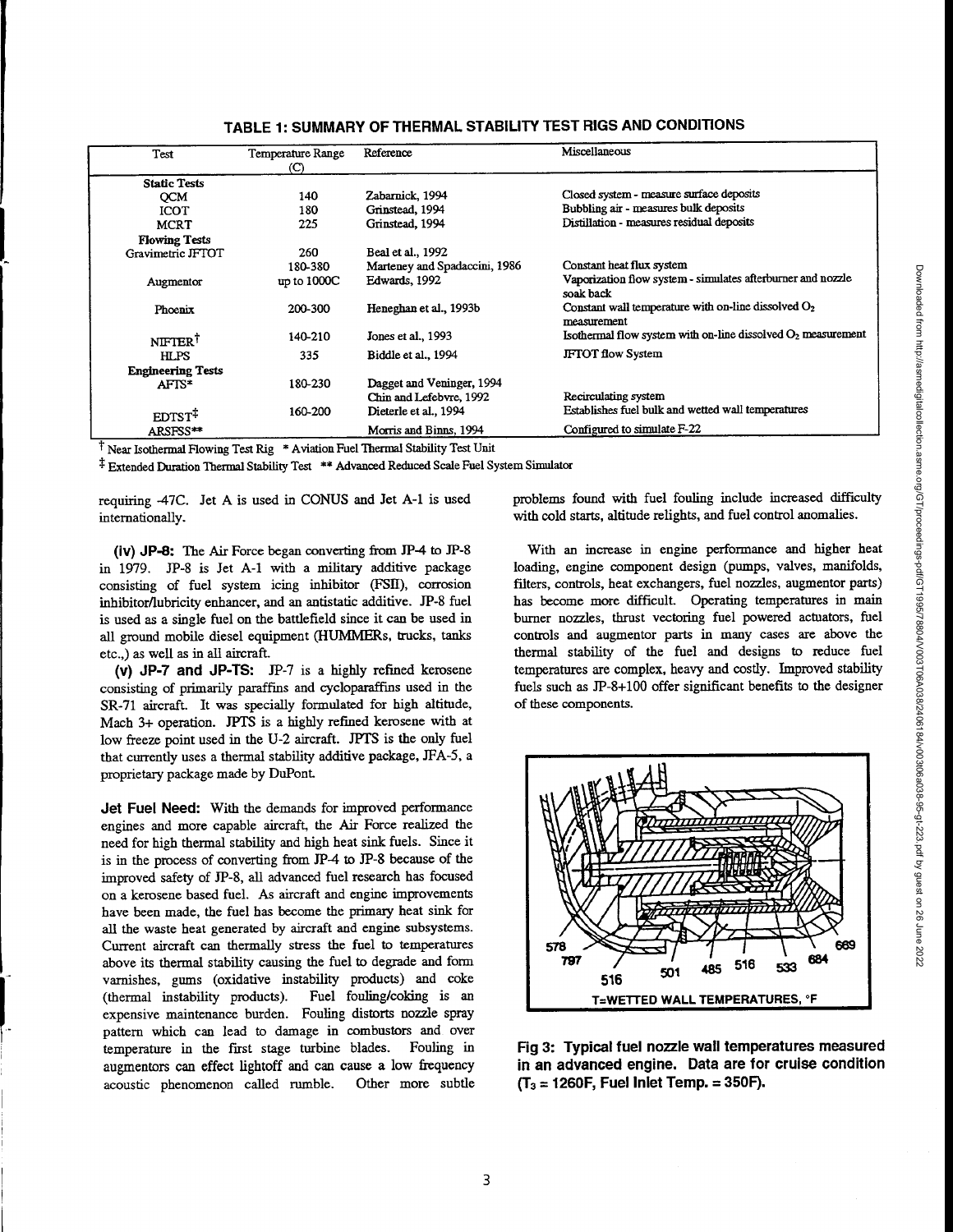| Compounds Detected                  | Detection Technique               | Reference                  | Comments                                                                    |
|-------------------------------------|-----------------------------------|----------------------------|-----------------------------------------------------------------------------|
| Dissolved O <sub>2</sub>            | GC - Thermal Conductivity         | Rubey et al., 1992         | Phoenix rig<br><b>NIFTER</b><br>On-line<br>in.<br>and<br>ppm<br>sensitivity |
| Dissolved O <sub>2</sub>            | Headspace Pressure                | Zabarnick, 1994            | On-line in OCM                                                              |
| Antioxidants, phenols,<br>peroxides | Cyclic Voltammetry                | Kauffman, 1989, 1992, 1994 | Off-line, fast, portable, minimal waste products                            |
| Phenols                             | Ultra Violet/Visible Spectroscopy | <b>Murray</b> , 1949       | Off-line, very simple, shows good correlation to<br>thermal stability       |
| Polar heteroatom<br>compounds       | Solid Phase Extract/GC-AED        | Grinstead et al., 1994     | Off-line, quantitative, atom-sensitive                                      |
| Polar heteroatom<br>compounds       | Solid Phase Extract/GC-MS         | Schulz, 1992               | Off-line, allows identification of compounds                                |





Fig. 4: Time variation of measured wall temperatures of an engine nozzle immediately following engine pull back.

Jet Fuel Operating Temperatures: Next generation high performance engines may operate for some applications at much higher fuel and combustor inlet temperatures. If for these advanced cycles, one uses current production technology fuel nozzles, for example the F404 nozzle shown in Fig. 3, at the fuel inlet temperature of 176C (350F) and the combustor inlet temperature of 682C (1260F) at the cruise condition, the predicted wetted wall temperature is 425C (797F) as compared to the desirable wetted wall limit of 204C (400F) with JP-8. The corresponding desirable maximum bulk fuel temperature of 163C (325F) is lower than the inlet fuel temperature for this particular advanced application. One must, therefore, develop aviation fuels with thermal stability characteristics better than that of JP-8. Fig. 4 shows the time variation of measured wall

temperature of an engine fuel nozzle of an advanced fighter engine immediately following the engine pull back. Outer wall transient temperatures as high as 538C (1000F) and steady state  $1600$  temperatures close to 288C (550F) are measured. For the secondary circuit, wetted wall temperature increases from 149C



Fig. 5: Schematic of (a) production engine combustor swirl cup and (b) surface deposition vs. metal temperature relationship.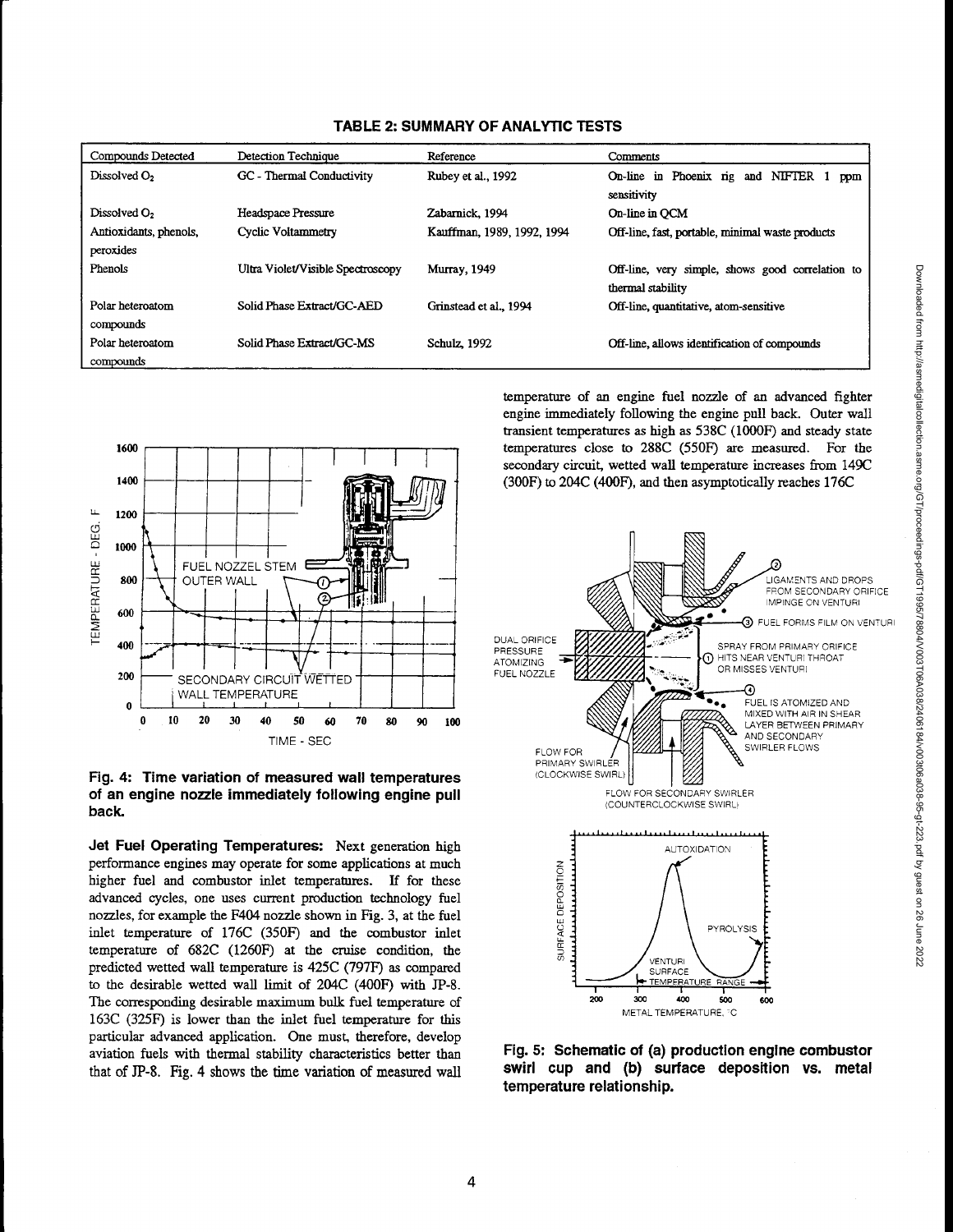(350F). If the secondary fuel passage has no recirculation, coke barrier coating, and is not completely purged, the excessive stem wall temperature levels can lead to unacceptable soak back coking/sticking problems, especially if the engine is shut down 15 seconds after the fuel chop.

Fig. 5 shows a production engine combustor swirl cup, a fuelair mixing device designed to decrease the sensitivity of the fuel injection system to fuel type. This device has worked free of carbon deposition as long as the fuel film temperature remains below or above certain critical metal temperatures. The carbon deposition tendency of a given swirl cup venturi surface can worsen or improve with the fuel switchover from JP-4 to JP-8. It is therefore important to understand the fundamentals of venturi carboning and how the operating temperature window changes as a function of engine operating conditions and the fuel properties. Further, a systematic analytical, component and engine system test plan must be proposed to quantify potential toxic effects, hot-section hardware durability, high temperature lubricity, and heat sink capability of high thermal stability jet fuels.

**JP-8+100 Program:** The U.S. Air Force initiated a "JP-8+100" program in 1989 with the cooperation of industry, private laboratories, and universities. In the past, jet fuel development took the path of best compromise solution to engine performance requirements (technological needs), fuel cost (economic factors), and fuel availability (strategic factors). These same factors guided the development of high thermal stability jet fuels. The main goal of this program was to increase the heat sink capacity of current JP-8 fuel *by 50* percent (i.e., a 55C increase in fuel operating temperature from 163C to 218C) by developing additives blended with the fuel at a typical cost of \$1 per 1000 gallons thereby alleviating the need for using expensive specialty fuels such as JP-7 and JPTS. To meet this goal, the following four major research tasks were identified and progress on each task is discussed.

- 1. Identify and develop new fuel thermal stability test techniques.
- 2. Develop a fundamental understanding of fuel thermal stability.
- 3. Develop global chemistry models and a thermal stability scale.
- 4. Identify effective thermal stability improving additive packages.

#### **THERMAL STABILITY RESEARCH**

**Test Technique Development:** Since 1973, the standard for evaluating thermal stability has been the jet fuel thermal oxidative tester (JFTOT) and the test procedure as described in the American Society of Testing and Materials (ASTM) D3241. This test is only adequate for determining a go/no-go fuel rating and therefore does not provide any quantitative information whatsoever. Also, it is of a questionable value because JFTOT is based on a single high fuel operating temperature (260C) and fuel quality is measured by a simple visual observation.

These limitations of JFTOT in defining thermal stability led to the development of several advanced research instrumentation and quantitative test techniques within the last five years. These test techniques, which are summarized in Table 1, may be categorized into three classes; static tests, flowing tests, and large-scale engineering tests.

In all static and flowing tests, the residence time and temperatures are sufficient to ensure the complete autoxidation of the dissolved oxygen within the test zone. As discussed later, fuel oxidation characteristics are crucial to understanding test results and the thermal stability mechanism (Hazlett, 1991). Concurrently, *three* new analytic tests were developed to measure: (i) dissolved oxygen using gas chromatography (GC), (ii) antioxidants, peroxides, and phenols using cyclic voltammetry, and (iii) polar carbon, sulfur, and oxygen using solid phase extraction technique. These techniques are summarized in Table 2.

**Fundamental Advances:** During the last few years research into the development of JP-8+100 has resulted in several significant fundamental advances in the understanding of jet fuel oxidative and thermal stability. Two important advances are: (i) relationship between thermal and oxidative stability and (ii) understanding the free radical mechanism of oxidation. Each of these developments are discussed below.





**1. Thermal and Oxidative Stability:** Fig. 6 illustrates the oxidation behavior of four jet fuels as a function of bulk fuel temperature at a constant fuel flow in a Phoenix rig. These and other tests on both the Phoenix rig (Ileneghan et al., 1993b) and the NIFTER (Jones et al., 1993) showed that a more thermally stable hydrotreated fuel such as JPTS oxidized at a lower temperature or in a shorter residence time than Jet A and Jet A-1 that have lower thermal stability. The trend towards oxidation at a lower threshold temperature continued for a pure hydrocarbon fuel such as hexadecane. This inverse relationship between the thermal stability, as defined by deposits, and oxidative stability, as defined by the production of oxidized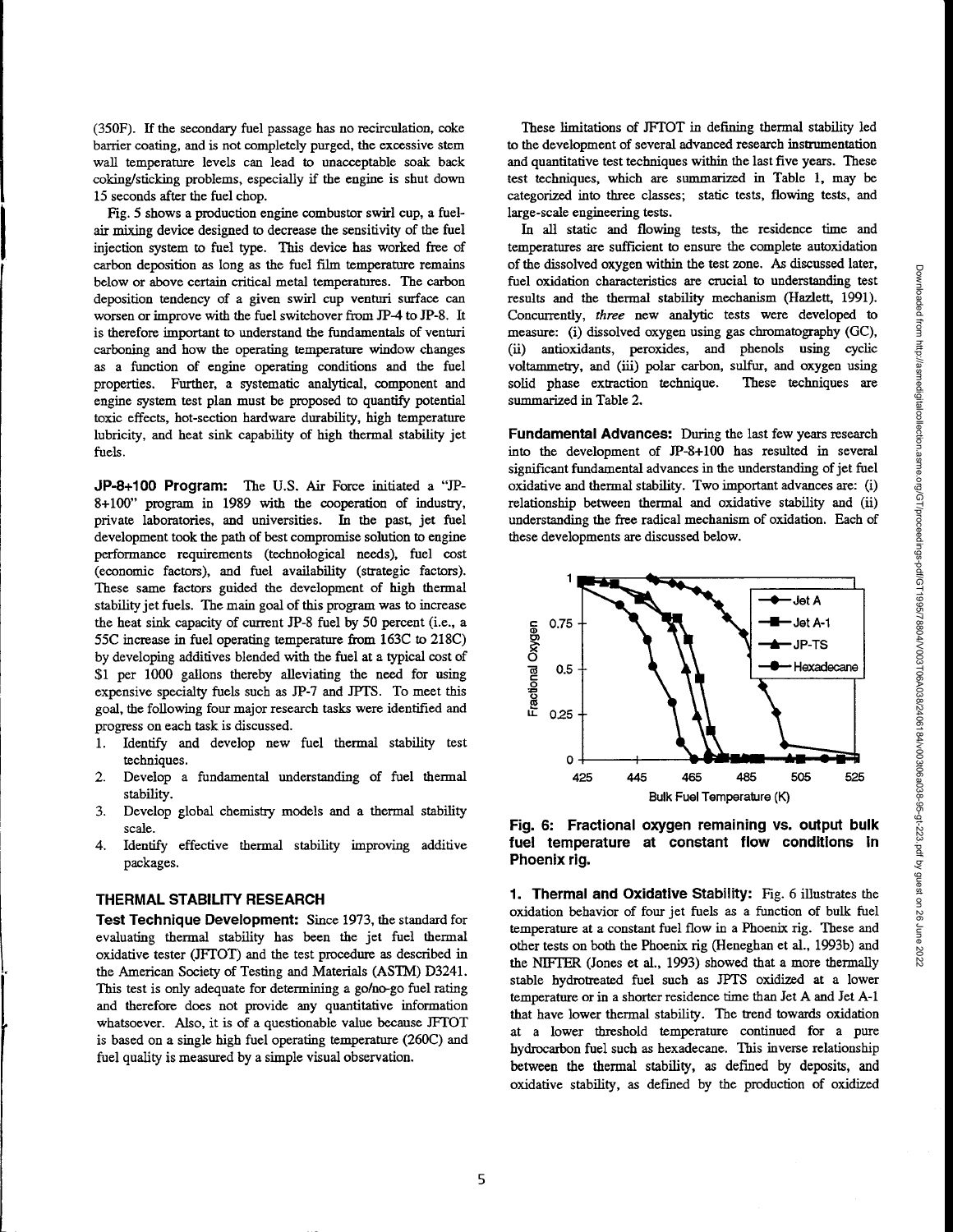products has also been observed by Heneghan et al. (1993a) and Hardy et al. (1992). The general behavior is shown plotted in Fig. 7. Heneghan and Zabarnick (1994) showed that the observed inverse behavior was consistent with the known free radical autoxidation mechanisms if the free radical of a radicaltrapping antioxidant is the precursor molecule to deposit formation. Next, this free radical mechanism is described.



**Fig. 7: Inverse relation between thermal stability and oxidative stability for various jet fuels.**

| initiation         | $RH \rightarrow R^+ + H^-$                                                                 |
|--------------------|--------------------------------------------------------------------------------------------|
| propagation        | $R + O_2 \stackrel{2}{\rightarrow} RO_2 + RH \stackrel{3}{\rightarrow} RO_2H + R$          |
| acceleration       | $RO_2H \rightarrow RO \cdot + OH \cdot$                                                    |
| gum<br>formation   | $RO: + RH \rightarrow ROH \rightarrow R=O + O_2$<br>$\rightarrow$ Acids $\rightarrow$ Gums |
| Antioxidant        | $RO_2$ + AH $\stackrel{4}{\rightarrow} RO_2H + A$<br>$A' + O_2 \rightarrow AO_2'$          |
| termination        | $RO_2$ + $RO_2$ $\rightarrow$ products                                                     |
| solid<br>formation | $A^+ + O_2$ + Heteroatoms $\rightarrow$ Solids                                             |

**Fig. 8: Free radical autoxidation mechanism.**

**2. Autoxidation Mechanism:** Fig. 8 illustrates the complete free radical mechanism for solid carbon and gum formation. In these reactions, AH is the antioxidant molecule, and the precursor to deposits is identified as A<sup>\*</sup>. The rate of oxidation for this system (for sufficient oxygen) is given as:

$$
-d(O_2)/dt = R_i + k_3[RO_2^*][RH]
$$
 (1)

where  $R_i$  is the rate of formation of  $R^*$ , the subscripts refer to reactions shown in Fig. 8, and

$$
[RO_2^*] = \frac{k_4[AH] - \sqrt{k_4^2[AH]^2 + 8k_5R_1}}{4k_5}
$$
 (2)

This mechanism shows that the rate of oxygen consumption is independent of the oxygen concentration. It also reveals that at a low enough oxygen concentration, the rate-limiting step will switch from reaction (3) to reaction (2). At that time, the consumption of oxygen will be first order in oxygen. The increased lifetime of R due to the decreased oxygen is responsible for the appearance of methane in the Phoenix rig experiments only after a complete depletion of the oxygen occurs. The rate of oxidation vs. time at constant temperature was observed to increase proportionately to the amount of oxidation that had occurred up to that time. (i.e.  $k_0(t) \propto ([O_2]_0 -$ [O2]t). Zabarnick (1993) demonstrated the proposed autoxidation/antioxidant mechanism and showed that the following peroxide decomposition reaction may account for the observed autoacceleration;

$$
RO2H \rightarrow RO+ + HO*
$$
 (3)

### **Global Reaction Mechanisms**

**1. Global Chemistry Model:** Krazinski et al. (1992) developed a model of computational fluid dynamics with chemistry (CFDC) to predict jet fuel degradation. This CFDC model incorporates the process of jet fuel oxidation and deposition and requires a global reaction kinetics scheme to represent a series of elementary reaction steps. Typically the global reaction rate parameters are assumed to be in Arrhenius form with parameters A and E that are independent of time and temperature

Katta et al. (1993) used the Arrhenius assumption to predict the deposition profiles in an isothermal flowing system and observed that the activation energy changed with temperature. Heneghan (1994) studied the source of the global oxidation rate constant using the autoxidation peroxide decomposition mechanism and found that the global rate constants for oxidation were neither constant in time nor Arrhenius in form. Heneghan and Chin (1994) developed a new oxidation model, including autoacceleration, and incorporated this into a CFDC code. Fig. 9 shows that this model satisfactorily predicts the shape and amount of the deposition rate in the METER flowing systems. Under high temperature high flow rate conditions typical of the real fuel systems, turbulent diffusion of the oxygen was found to be responsible for the increased oxygen consumption which results from a radially non-uniform temperature profile.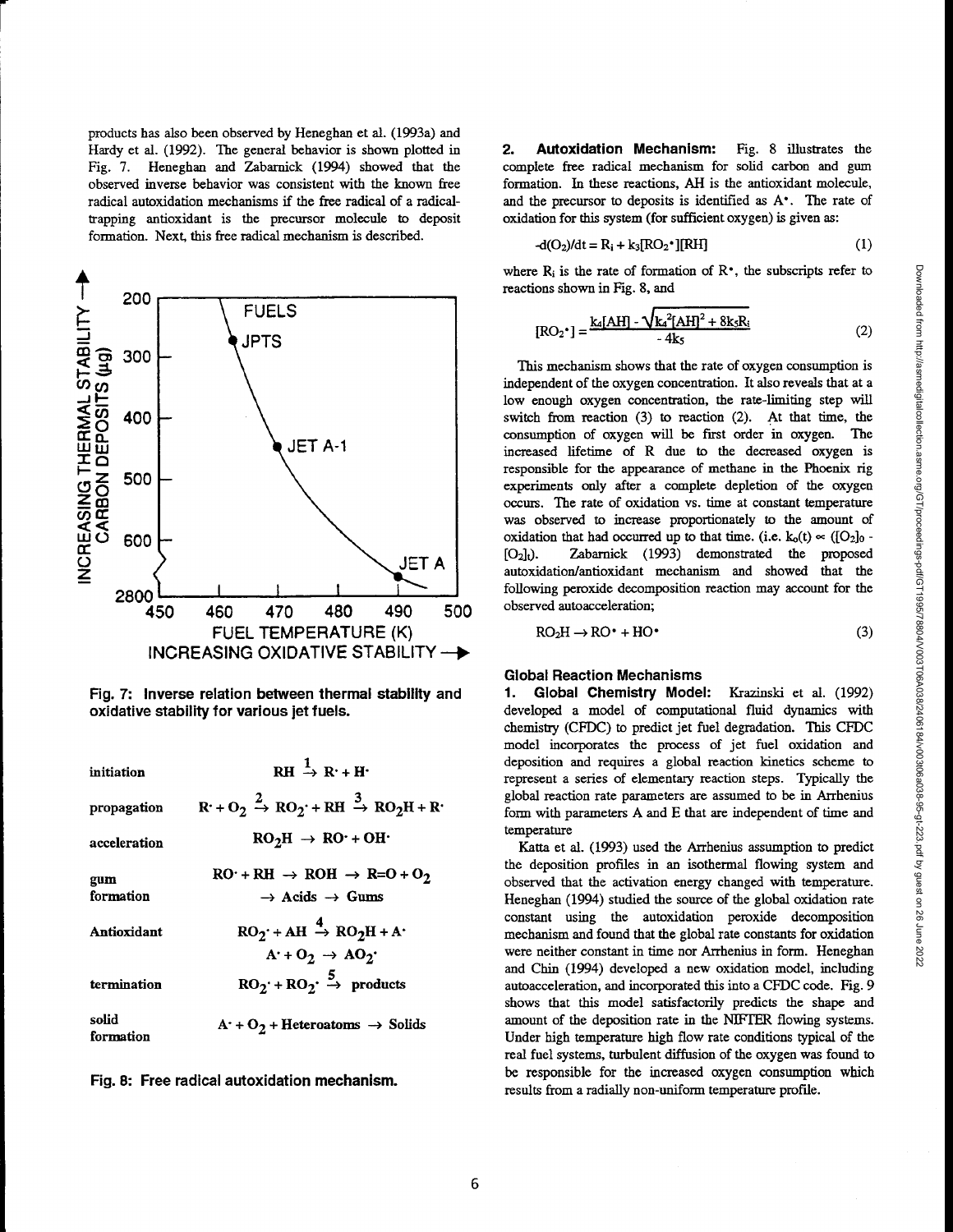

**deposit formation in NIFTER using global oxidation parameters.**

**2. Thermal Stability Scale:** Heneghan and Kauffman (1994) performed a non-parametric statistical analysis of the thermal stability results for 12 fuels and 6 test techniques to develop an average thermal stability scale. This average thermal stability scale serves a dual purpose: (i) it represents a good test independent scale by which new analytic or physical tests can be evaluated, and (ii) the scale can be used to quantify improvement in jet fuels. Heneghan and Kauffman (1994) further showed that there were several quantitative analytic tests which reproduce the average scale as well as the individual thermal stability tests. These quantitative analytic tests overwhelmingly implicated phenols as the major "bad actors" in jet fuels. GC-MS identification of polar compounds in jet fuels showed that nearly all fuels contain alkylphenols (i.e. methyl-, dimethyl-, or methylethyl- phenols). Fig<br>
de pai<br>
pai<br>
2.<br>
2.<br>
(19<br>
therefor the deviation of the deviation of the deviation of the deviation of the deviation of the deviation of the deviation of the deviation of the deviation of the deviation of the deviatio Parameters.<br>
2. Thermal Stability Scale: Heneghan and Kauffman<br>
(1994) performed a non-parametric statistical analysis of the<br>
thermal stability results for 12 fuels and 6 test techniques to<br>
develop an average thermal st

## **ADDITIVES TESTING**

•

 $\pmb{0}$ 

 $\sim 4$ 

00 3

ច<br>គ 2 Ξ. n

 $\blacktriangleright$ 

A prime goal of the "JP-8+100" development program was to find an additive or an additive combination that will improve the thermal stability of JP-8 fuel by 55C and/or closer to that of the JPTS fuel. Laboratory tests, while having significant advantages in assessing the development of an additive package, all have some inherent disadvantages. Static tests are simple to operate, typically yielding results in less than a day. This allows many additives to be tested. However, these tests are operated under accelerated test conditions (i.e. excess oxygen or temperature). Flowing tests more closely approach reality, but require significantly more time both in testing and turnaround thereby limiting the number of additives that can be evaluated. The large scale engineering rigs are the closest to reality in temperature, flow conditions, oxygen level, and recirculation but require significant time to evaluate an additive and often produce conflicting results. To accommodate a large number of potential additives, a series of static and JFTOT type tests were used to screen additives. Only those which showed significant improvement in a variety of fuels and tests were used in the flowing and finally large scale engineering test rigs.

**1. Static Tests:** Many classes of additives were tested by Grinstead (1994), Biddle (1994), and Zabarnick and Grinstead (1994). These additive classes comprised antioxidants, detergents, dispersants, and metal deactivators. The QCM, ICOT, MCRT, HLPS, and JFFOT breakpoint tests were used for screening the additives. Eventually Anderson et al. (1994) identified a combination dispersant (Betz 8Q405), antioxidant (butylated-hydroxy-toluene, BHT) and metal deactivator as the most effective additive combination tested to date.

Fig. 10 shows deposit formation vs. test duration in a QCM for three different additive combinations and a neat JP-5 fuel sample. It can be readily observed that nearly an order of magnitude improvement in JP-5 fuel thermal stability is realized in this fuel by using the most effective additive package.



**Fig. 10: Deposit formation vs. time in QCM for various additives.**

**2. Flowing Tests:** Dieterle et al. (1994) used a large-scale engineering setup for extended duration tests (EDTST) which simulates the high heat flux and high fuel flow of practical aircraft fuel systems. Essentially, this test uses preheaters and main heaters to establish both the appropriate bulk fuel temperature (162C) and wetted wall temperature (204C) limitations for current JP fuels. The additized fuels are then tested to determine the thermal stability of jet fuels at 218C (bulk temperature) and 260C (wetted wall temperature) respectively. Fig. 11 shows the result. There has been a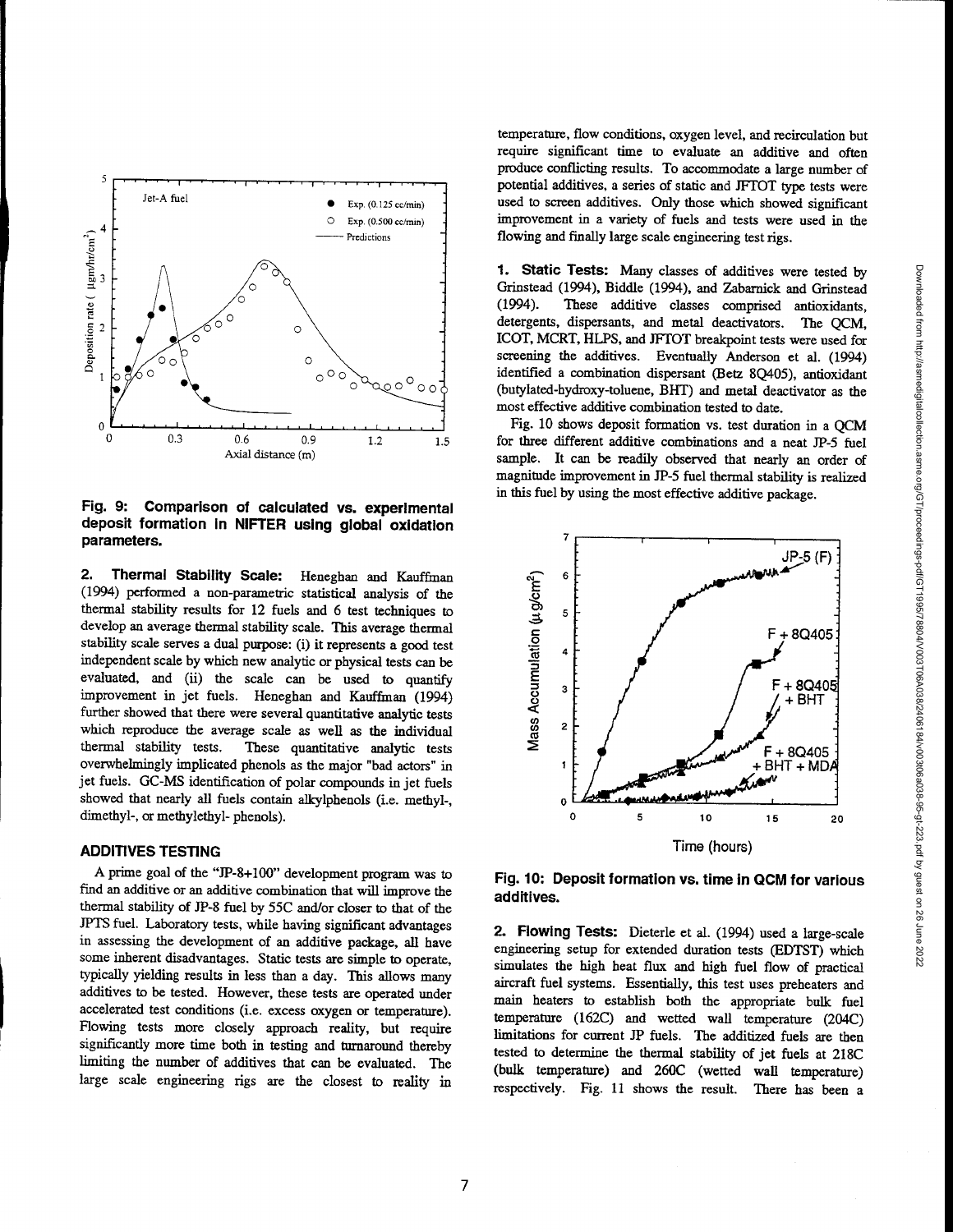significant decrease in deposits formed in the JP-8+100 fuel versus the base JP-8.

Morris and Binns (1994) are currently in the process of setting up the ARSFSS test facility to simulate the thermal stresses of an F-22 aircraft fuel system. This test facility comprises hydraulic and beating systems to simulate the wing tanks, engine nozzles, flow divider valves, actuators, and servos. The system is designed with recirculation of stressed jet fuels and will soon be used to further evaluate the most effective additive package.



**Fig. 11: EDTST showing improvement in thermal stability by addition of JP-8+100 additive package.**

**3. Engine and Flight Tests:** Although extensive laboratory testing of JP-8+100 was conducted, the true validation of the fuel is obtained by testing in actual aircraft hardware. Initial combustion tests of JP-8+100 were conducted in a CFM-56 combustor rig at Wright Laboratory. These tests showed excellent combustion behavior through a wide range of fuel to air ratios. Also, the fuel was tested in a F100-PW-200 engine in a 50 hour, 224 TAC (total accumulated cycles) test. The engine was "dirty" with visible fouling typical of those found in the fleet. The JP-8+100 additive cleaned lightly fouled components, and improved overall engine performance by opening several small orifices such that the engine could operate at design conditions. Several other engines were tested (T63-A-700, F100-PW-200 (4000 TAC test), F100-PW-229 and in components of the F119-PW-100 engine) with similar improvements. Since these tests were successful, a flight test was conducted at Edwards AFB in September 1994. An F-16 with a F100-PW-220E engine was flown for 4.4 hours throughout the entire flight envelope and including engine restarts. This test found no problems, which cleared the fuel for use in other aircraft. Currently, a field demonstration at Kinsley Field, Oregon is being conducted to quantify long term benefits of JP-8+100.

### **ADVANCED JET FUELS - BEYOND JP-8**

As stated earlier, the JP-900 fuel completely eliminates the need to recirculate fuel. Currently, there are two radically different designs for this fuel. The first is a totally new fuel produced from highly thermally stable hydrocarbons, principally saturated *cyclic* paraffins. A second, and a more cost-effective but an ambitious approach, is to build upon the experience gained in the "JP-8+100" program and develop an additive to extend the thermal stability of JP-8 to produce JP-900.

Edwards and Liberio (1994a) and Edwards and Zabarnick (1993) have studied the first approach in a flowing system. They have investigated several candidate compounds including Decalin, JP-10 (exotetrahydrodicyclopentadiene), methylcyclohexane, JP-7, and several normal paraffins. They found that the JFTOT breakpoint was a good indicator of fuel thermal stability at 480C. Edwards and Liberio (1994b) also studied the effects of oxidation versus pyrolysis. They report the interesting result that at high temperatures the surface depositions of decalin and JP-7 could be reduced by saturating with air or adding benzyl alcohol. This is in contrast to the lower temperature autoxidative regime where removal of oxygen results in decreased deposits for nearly all fuels. They further identified the temperature regime resulting in significant pyrolysis as the major indicator of fuel degradation.

Eser et al. (1992) have identified several compounds that exhibit significant stability in the temperature regime of JP-900. Recently, Eser et al. (1994) have identified activated graphite as a possible additive for JP-900. They propose that the activated graphite works in two ways to reduce deposits at 480C. First is the basic equipartitioning of deposits between test surface and the activated carbon surface. However, GC analysis showed that the presence of activated graphite also inhibited the decomposition of large chain hydrocarbons, probably through a hydrogen donor mechanism that has yet to be fully explained.

## **SUMMARY**

This paper has discussed the development of a high thermally stability JP-8+100 fuel which provides a 50 percent improvement in the heat sink capability over conventional JP-8 fuel, and offers significant cost and safety advantages over JP-4 fuel. Some principle advances made towards achieving this goal are:

- 1. New test techniques were developed that are superior to the established go/no-go JFTOT type tests. Also, new analytical tests were discovered to follow oxygen consumption and carbon deposition, antioxidant, peroxide, phenols, polar carbon, and sulfur concentrations in static and flowing fuel systems.
- 2. A free radical theory of thermal and oxidative stability was developed. Also, a thermal stability scale was developed based upon statistical analyses.
- 3. Global reaction mechanisms were discovered and used in computer models to predict oxidation and deposition processes in jet fuels.
- 4. An additive package was developed for JP-8 fuel. Screening tests were used to select appropriate additive combinations and the EDTST has shown significant improvement in JP-8 fuels using one additive package.

Finally, some ideas on the development of an advanced JP-900 fuel have been presented including testing of possible compounds and additives.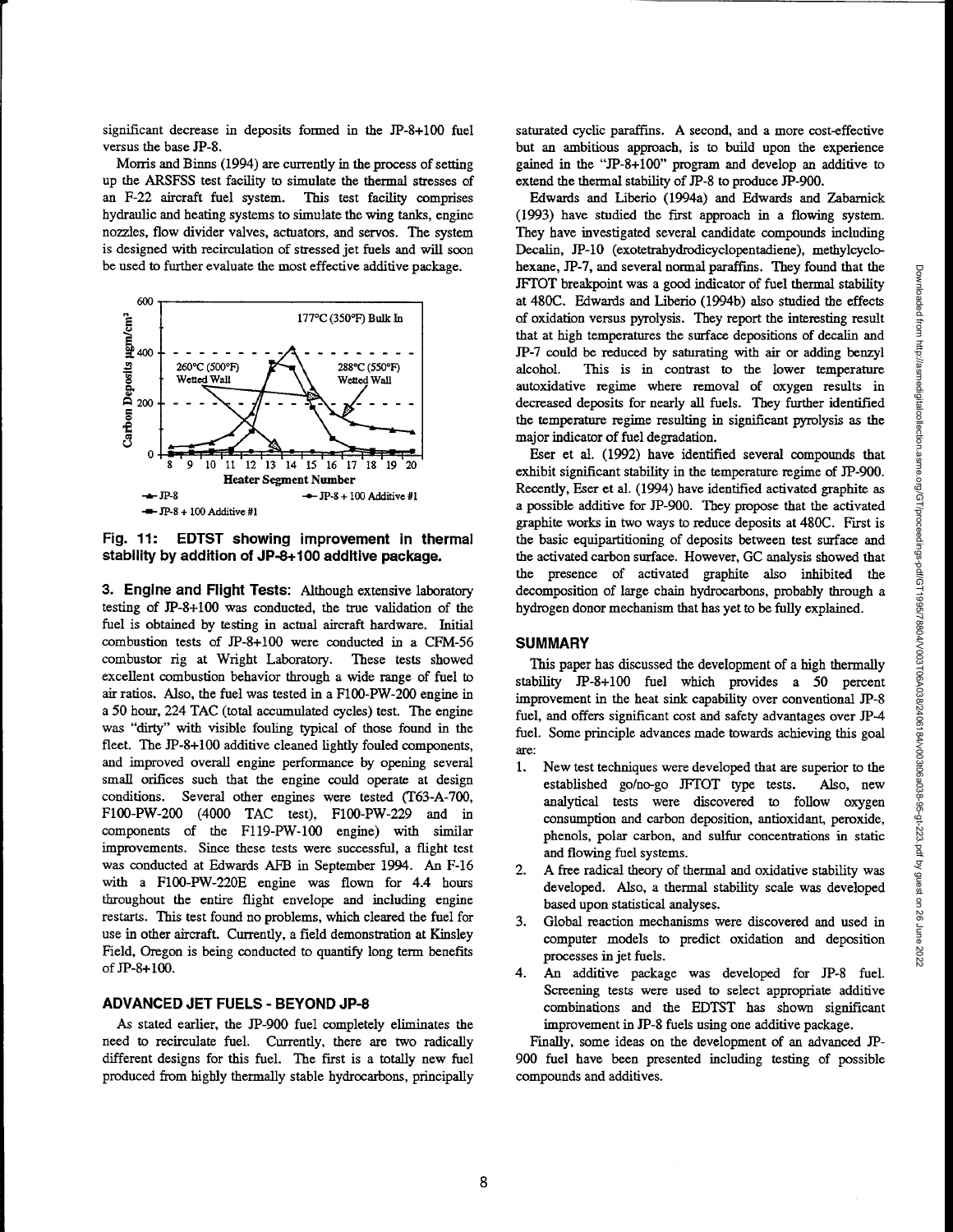#### **REFERENCES**

Anderson, S. D., Harrison III, W. E., and Roquemore, W. M., 1994a, "Development of TS Additive Package for JP-8," 5th International Conference on the Handling and Stability of Liquid Fuels, Rotterdam, the Netherlands.

Beal, E. J., Hardy, D. R., and Burnett, J. C., 1992, "Results and Evaluation of a Jet Fuel TS Flow Rig which Employs Direct Gravimetric Analysis of both Surface and Fuel Insoluble Deposits," *Proceedings of the 4th International Conference on Stability and Handling of Liquid Fuels, U.S.* Department of Energy Washington D. C., Vol. 1, pp. 245-259.

Biddle T. B., Hamilton, E. H., and Edwards, W. H., 1994, "United Technologies Corporation R&D Status Reports to WLIPOSF, Contract No. F-33615-90-C-2051," Wright Patterson Air Force Base, OH.

Chin, J. and Lefebvre, A. H., 1992, "Experimental Techniques for the Assessment of Fuel Thermal Stability," J. *Prop. Power, Vol.* 8, pp.3-4.

Chin, L. P., Katta, V. R., and Heneghan, S. P., 1994, "Numerical Modeling of Jet Fuel Autoxidation in Flowing Systems," *ACS Petroleum Chemistry Preprints,* Vol. 39, pp. 19- 25.

Dagget, D. L. and Veninger, A., 1994, "The Development of an Aviation Fuel Thermal Stability Test Unit," 39th International Gas Turbine and Aeroengine Congress, The Hague, the Netherlands, Paper No. 94-GT-217.

Dieterle, G. L., Binns, K. E., and Williams, T. F., 1994, "System Evaluation of Improved Thermal Stability Jet Fuels", 5th International Conference on the Handling and Stability of Liquid Fuels, Rotterdam, the Netherlands.

Edwards, J. T., 1992, "Deposition During Vaporization of Jet Fuel in a Heated Tube," 30th Aerospace Sciences Meeting, Paper No. AIAA 92-0687, Reno, NV,

Edwards, J. T. and Liberio, P. D., 1994a, "The Thermal/Oxidative Stability of Fuels at 480C (900F)", *ACS Petroleum Division Preprints, Vol.* 39, pp. 86-91.

Edwards, J. T. and Liberio, P. D., 1994b, "The Relationship between Oxidation and Pyrolysis in Fuels Heated to 590C (1 100F)", *ACS Petroleum Division Preprints, Vol.* 39, pp. 92- 96.

Edwards, J. T. and Zabarnick, S. 1993, "Supercritical Fuel Deposition Mechanisms" *Ind. Eng. Chem. Res.,* pp. 3117-3121

Eser S., Song C., Copenhaver R., and Parzynski M., 1992, "Kinetics of Thermal Degradation and Solid Formation During High-Temperature Stressing of Jet Fuels and Related Compounds", *ACS Petroleum Division Preprints,* Vol. 37, pp. 493-504,

Eser, S., Gergova, K. M., Arumugam, R., Schobert, H. H., 1994, "Effect of High Surface Area Activated Carbon on the Thermal Stability of Jet Fuel", 5th International Conference on the Handling and Stability of Liquid Fuels, Rotterdam, the Netherlands.

Grinstead, R. R., 1994, "Evaluation of JP-8+100 Additives by Isothermal Corrosion Oxidation Test and Microcarbon Residue Test," University of Dayton Technical Report: Dayton, OH, UDR-TR-94-85.

Grinstead, R. R., Heneghan, S. P., Striebich, R. C., and Zabarnick, S., 1994, "Jet Fuel Thermal Stability and Analytic Test Data," University of Dayton Technical Report: Dayton, OH, UDR-TR-94-20.

Hardy, D. R., Beal, E. J., and Burnett, J. C., 1992, "The Effect of Temperature on Jet Fuel Thermal Stability using a Flow Device which Employs Direct Gravimetric Analysis of both Surface and Fuel Insoluble Deposits," *Proceedings of the 4th International Conference on Stability and Handling of Liquid Fuels, U.S.* Department of Energy Washington D. C., Vol. 1, pp. 260-271.

Harrison III, W. E., 1990, "Aircraft Thermal Management: Report of the Joint WRDC/ASD Aircraft Thermal Management Working Group," WRDC-TR-90-2021, Wright Patterson AFB OH.

Hazlett, R. N., 1991 Thermal Oxidation Stability of Aviation Turbine Fuels, American Society for Testing and Materials, Philadelphia, PA.

Heneghan, S. P., 1993, "Analysis of Hetero-Atom Compounds in Jet Fuels," Ohio Valley Chromatography Symposium, Heuston Woods, OH.

Heneghan, S. P., 1994, "Determining and Understanding the Global Oxidation Parameters of Jet Fuels," *ACS Petroleum Division Preprints, Vol.* 39, pp. 14-18.

Heneghan S. P., and Kauffman R. E. "Analytic Tests and Their Relation to Jet Fuel Thermal Stability," 5th International Conference on the Handling and Stability of Liquid Fuels, Rotterdam, the Netherlands.

Heneghan, S. P. and Zabarnick, S., 1994, "Oxidation of Jet Fuels and the Formation of Deposits," *Fuel, Vol.* 73, pp. 35-43.

Heneghan, S. P., Locklear, S. L., Geiger, D. L., Anderson, S. D., and Schulz, W. D., 1993a, "Static Tests of Jet Fuel Thermal and Oxidative Stability," *AIM Journal of Propulsion and Power,* Vol. 9, pp.5-9.

Heneghan, S. P., Williams, T. F., Martel, C. R., and Ballal, D. R., 1993b, "Studies of Jet Fuel Thermal Stability in A Flowing System," *Trans. ASME J. Eng. Gas Turb. Power, Vol.* 115, pp. 480-484.

Jones, E. G., Balster, W. J., and Post, M. E., 1993, "Degradation of a Jet-A Fuel in a Single Pass Heat Exchanger," International Gas Turbine and Aeroengine Congress and Exposition: Cincinnati, OH, Paper No. 93-GT-334 (Accepted for publication in *Trans. ASME Jour. Eng. Gas Turb. Power).*

Kauffman, R. E., 1989, "Development of a Remaining Useful Life of a Lubricant Evaluation Technique, Part III: Cyclic Voltammetric Methods", *Lubrication Engineering,* Vol. 45, pp. 709-716.